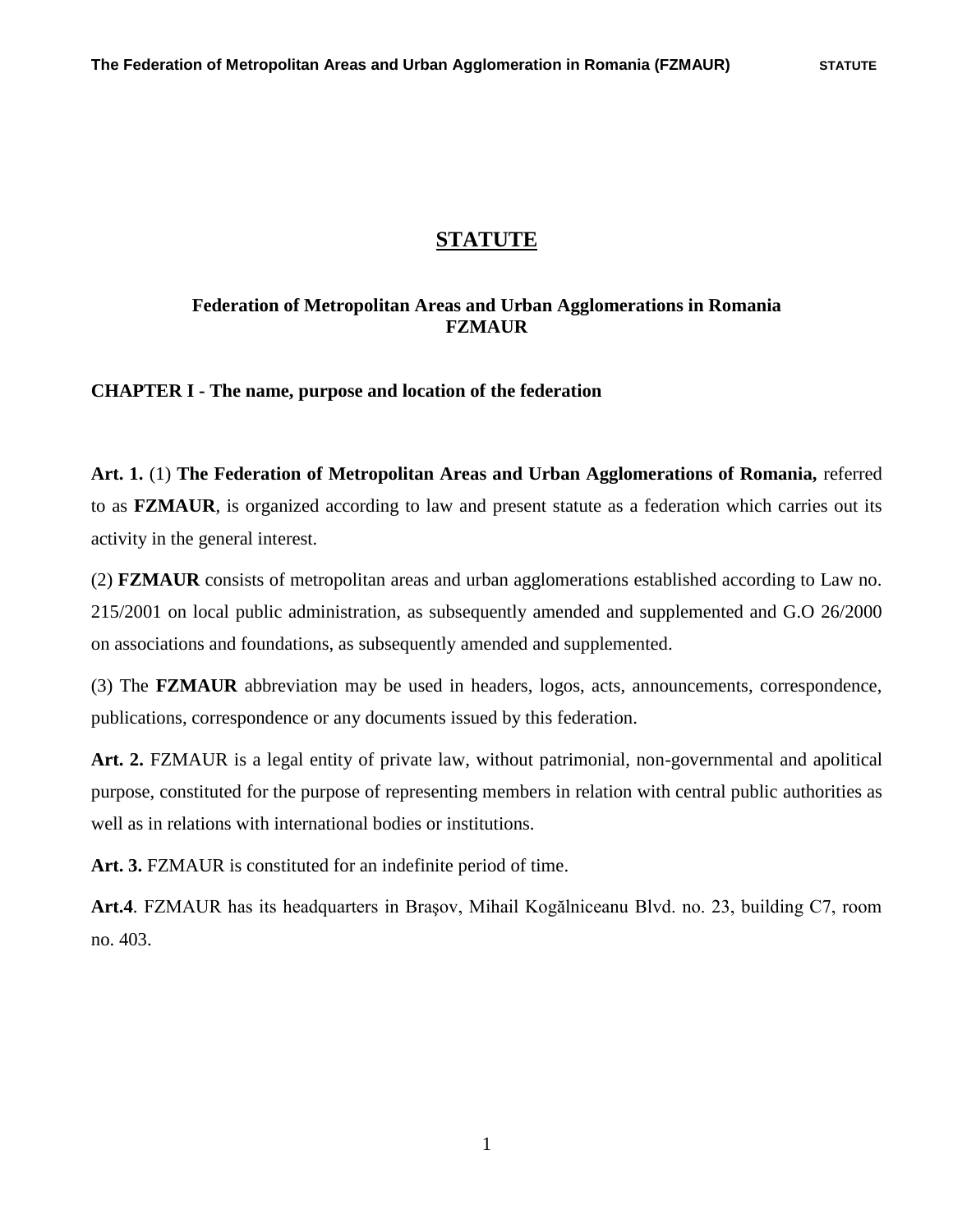#### **CHAPTER II - The Federation's Objectives**

**Art. 5.** The objectives of FZMAUR are**:**

- a) active and efficient participation in the process of sustainable development and achievement of territorial cohesion in Romania.
- b) strengthening the partnership with the central public administration.
- c) representing the interests of federation members in relations with the central public administration, other non-governmental organizations and third parties, both internally and internationally.
- d) harmonizing the interests of the members of the Federation in order to implement the process of sustainable development and achievement of territorial cohesion.
- e) elaborating normative acts aimed at improving the activity of federation members as well as drafting proposals for amending or supplementing the existing legislation.
- f) organizing databases and information in the field of local public administration.
- g) affiliation or association to organizations in the country and abroad that have purposes compatible with those of the Federation under the law.
- h) promoting a coherent spatial development in Romania
- i) cooperate with other similar organizations to implement sustainable development policies.
- j) strengthening and developing competitiveness at National Level.
- k) implementing programs and projects from national or international non-reimbursable financing, specific to the activity.

#### **CHAPTER III - Means of achieving the objectives**

**Art. 6** In order to achieve the proposed objectives, FZMAUR will use the following means:

a) to initiate and support activities promoting the common interests of FZMAUR members in relation with the President of Romania, the Romanian Parliament, the Government of Romania, other public authorities, as well as in relation with international institutions and entities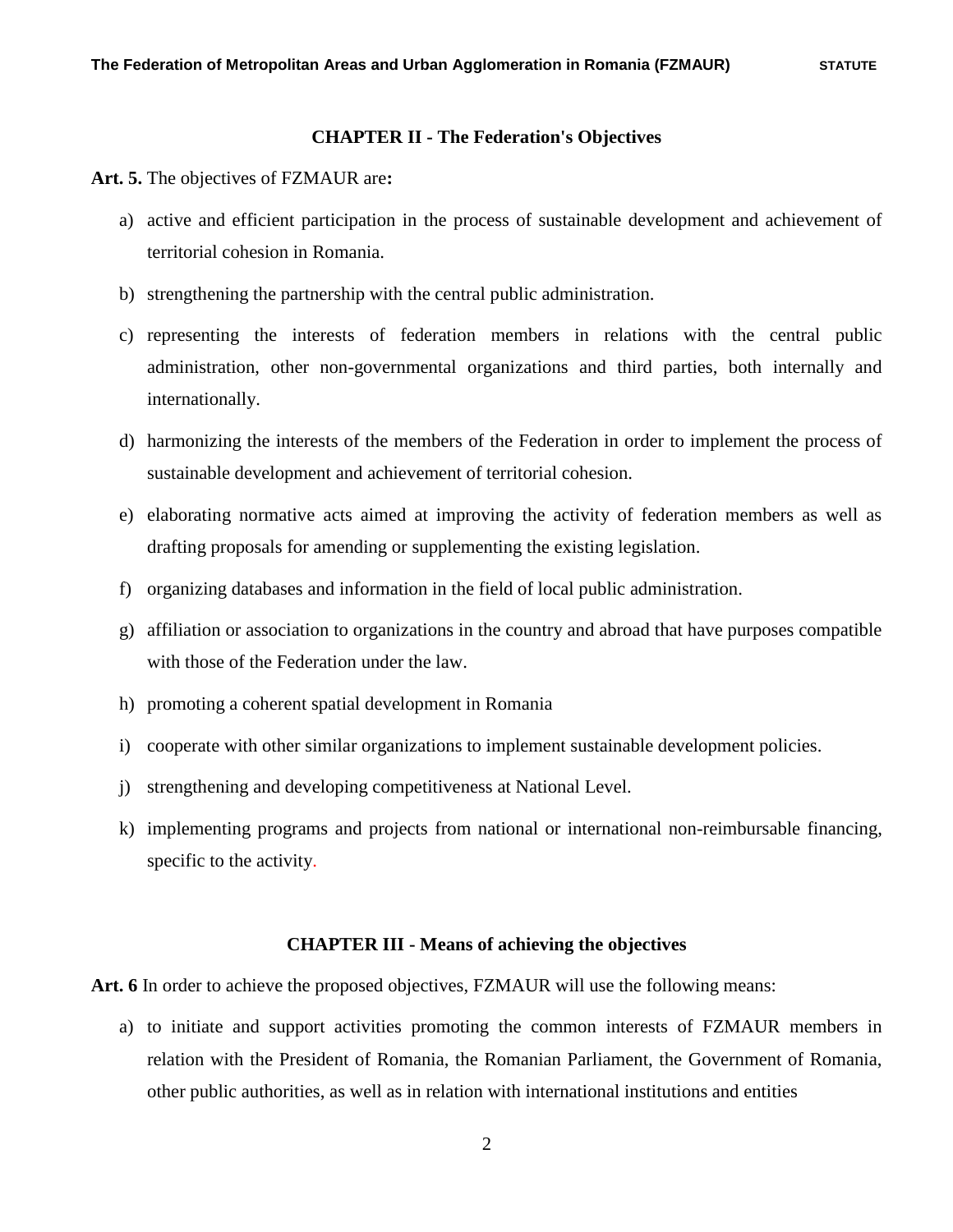- b) holding meetings, conferences, debates, round tables, seminars, communication sessions, as well as any other forms of meetings not contrary to the rule of law.
- c) publishing own publications or cooperating with other entities in the country or abroad.
- d) the adoption of decisions under the rules of the present Statute.
- e) organizing sessions of communications for the presentation of scientific papers;
- f) organizing exchanges of experience, training and training internships in the country and abroad;
- g) initiating lobbying activities under the law in order to promote the interests of the public authorities and the local communities they represent;
- h) other forms and means established by the General Assembly or by the Board of Directors.

#### **CHAPTER IV - Members' Rights and Obligations**

**Art. 7** A member of FZMAUR can be any metropolitan area or urban agglomeration constituted in accordance with the provisions of Law 215/2001 on local public administration and G.O. 26/2000 on associations and foundations with subsequent amendments and additions adhering to this federation with respect to the obligations provided in art. 12 of the present Statute.

**Art. 8**. (1) Access to FZMAUR is granted through the decision taken by the governing body of the metropolitan area or urban agglomeration that wants to become a member.

(2) Within 30 calendar days of approval of the request in the General Assembly, the President of the Federation issues the FZMAUR membership certificate, which is then submitted to the applicant's headquarters.

**Art. 9**. (1) Membership of FZMAUR is lost in the following situations:

- a) by denouncing the accession agreement, according to the decision of its own decisional body adopted in this respect, which is communicated to the FZMAUR headquarters;
- b) by exclusion, according to the decision of the General Assembly of FZMAUR;

**Art. 10.** (1) The exclusion of a member of FZMAUR may only be decided by its general assembly upon the proposal of the Board of Directors and only for any of the following: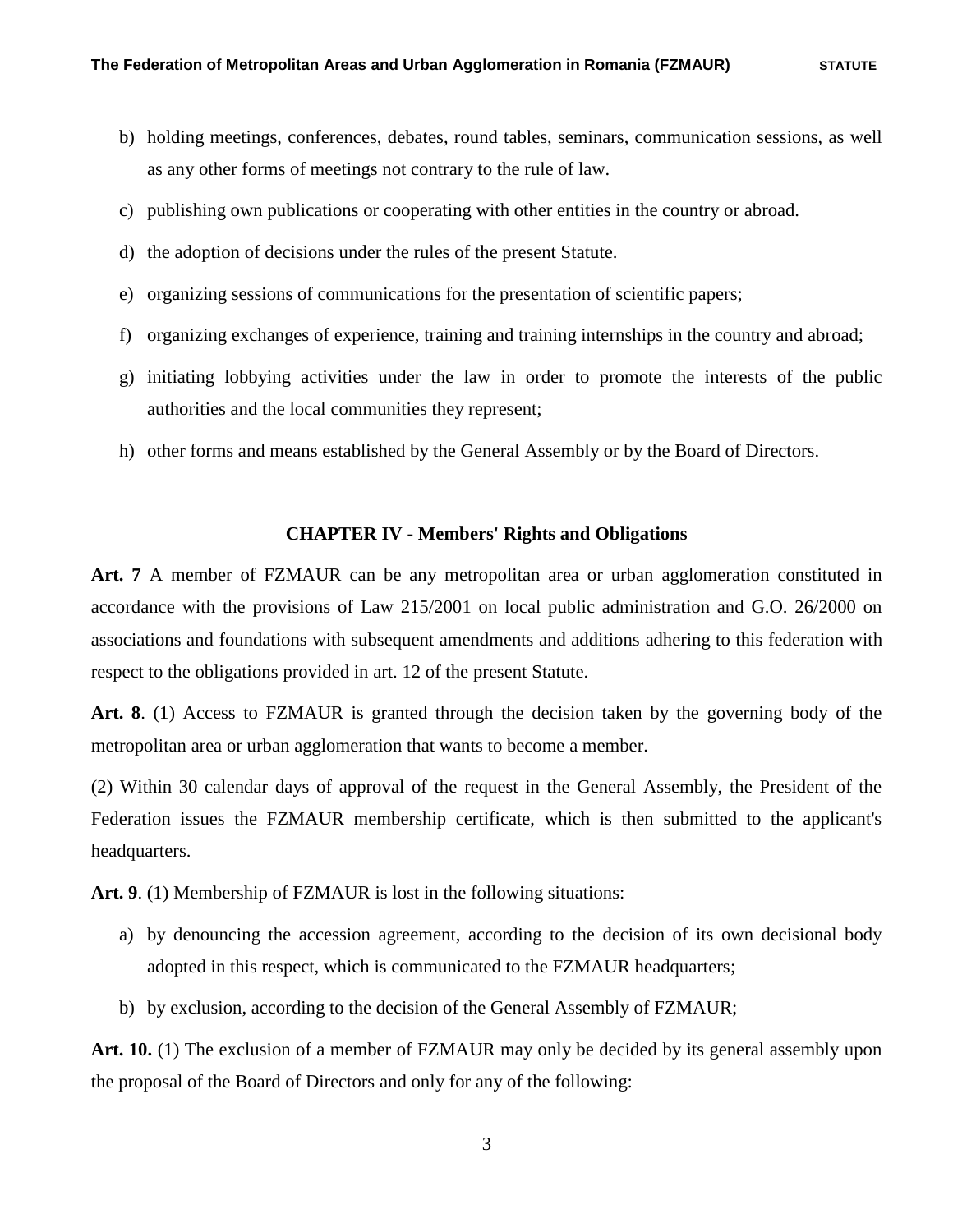- a) non-payment of the annual membership fee for two years from the date of expiry of the term established by the decision of the general meeting;
- b) FZMAUR member's representative does not take part in more than 3 consecutive ordinary sessions of the FZMAUR general assembly, without reason;
- c) failure to comply with FZMAUR General Assembly decisions;
- d) through his actions, touches the image of the federation;

(2) The decision to exclude a member of FZMAUR is communicated at its headquarters.

**Art.11** FZMAUR members, through the person designated as official representative, have the following rights:

- a) to vote on the acts adopted by the governing bodies of the Federation;
- b) to participate, through elections, at the management of FZMAUR, under the conditions established by the present statute or by the general assembly;
- c) to participate in the debates and the preparation of the materials on the agenda;
- d) to seek and receive assistance in solving the problems they face;
- e) to express opinions both on the issues under discussion and on the decisions, decisions, instructions or recommendations, as the case may be;
- f) to formulate requests and proposals;
- g) to propose the initiation, modification, completion or repeal of normative acts referring to the members of the federation or their activity;
- h) to be informed about the documents adopted by the general meeting, by the board of directors, or issued by the president of FZMAUR;
- i) to participate in, and benefit from, the forms and means of achieving the objectives;
- j) to reasonably request the opening of the debates within the meeting of the Board of Directors or the General Assembly, the inclusion on the agenda of other issues than those announced;
- k) to access, under the conditions established by the Board of Directors, the data and information bank of FZMAUR;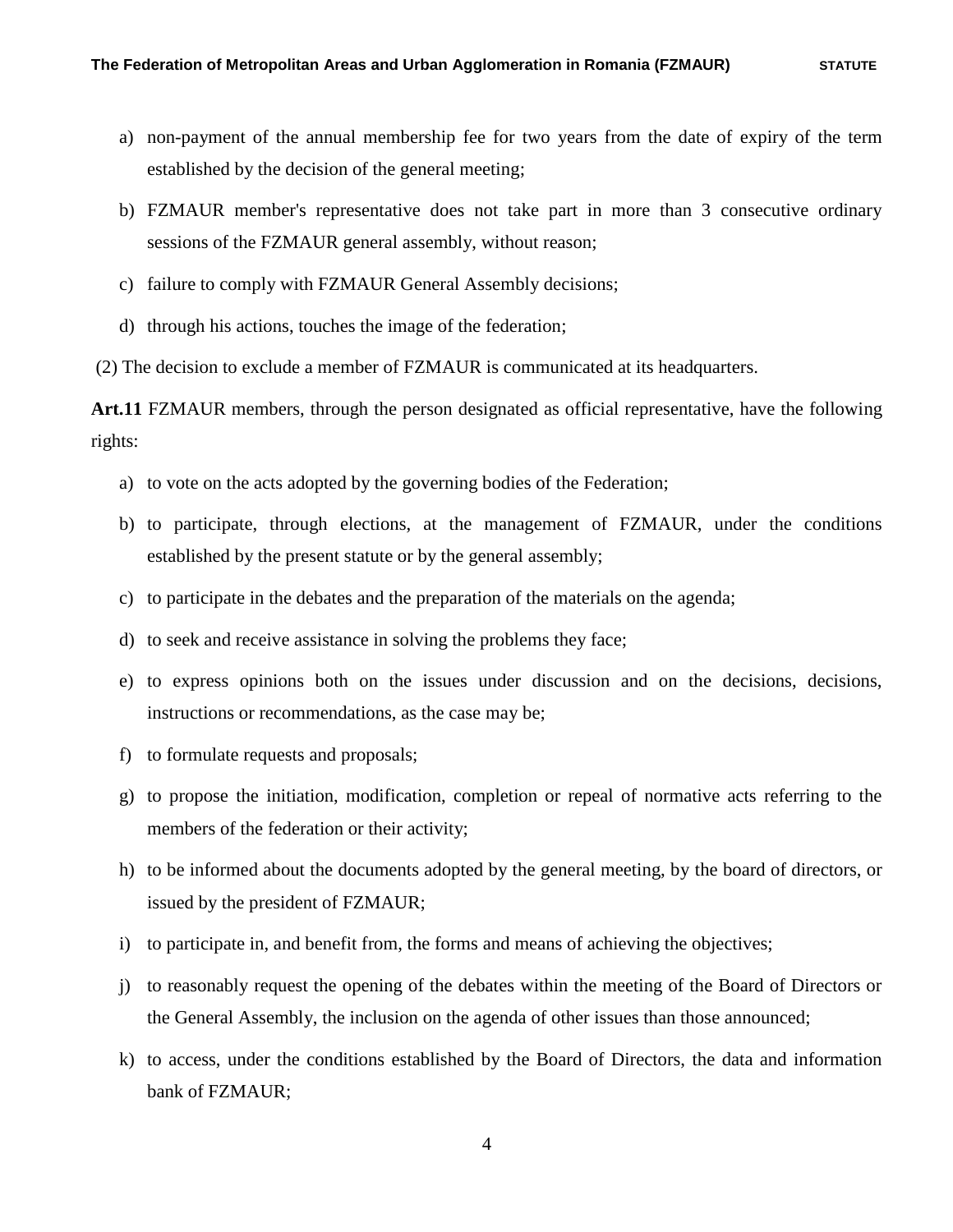**Art.12.** (1) FZMAUR members, through the person designated as official representative, have the following obligations:

a) to observe the provisions of these Statutes, as well as those of the decisions of the General Assembly, the decisions of the Board of Directors, as well as those of the president's provisions;

b) to contribute by all means and means to the FZMAUR objectives;

c) to pay the annual membership fee fixed by the General Assembly for the current year, by 31 March of each year at the latest, except as provided in paragraph (2).

(2) In the case of members joining FZMAUR after March 1, the deadline for payment of the fee for the respective year is 30 calendar days from the date of adoption of the decision of the General Assembly.

(3) Members who do not pay their annual contribution under the conditions provided for in paragraph (1) (d) and (2), until full payment of the outstanding obligation, cease to participate in the adoption of:

- a) the decisions of the General Assembly of FZMAUR;
- b) the decisions of the Board of Directors of FZMAUR.

### **CHAPTER V - Organization and bodies of the Federation**

**Art.13**. - The governing bodies of FZMAUR are:

- **a) the General Assembly;**
- **b) the Board of Directors;**
- **c) the Censor.**

**Art.14**. (1) The **General Assembly** is the governing body made up of all the members of the FZMAUR members.

(2) **The General Assembly** has the following attributions:

- a) approves, amends and completes the FZMAUR status;
- b) establishes FZMAUR strategy and programs;
- c) approves the revenue and expenditure budget and the balance sheet;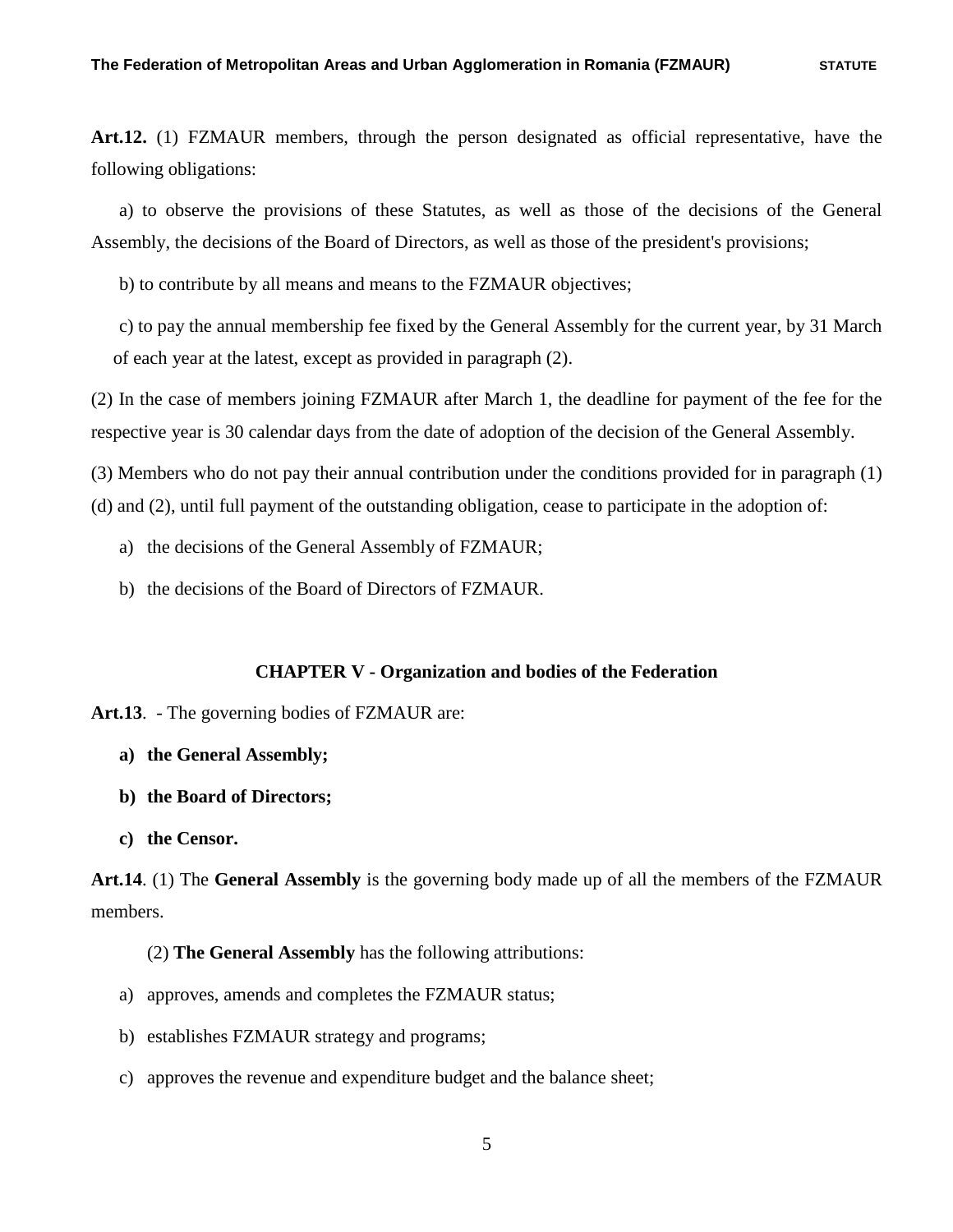- d) validates the composition of the Board of Directors and the Audit Committee, according to these Statutes;
- e) analyses and approves the activity report of the Board of Directors and the auditor;
- f) decides on the establishment of branches, specialized institutions and offices;
- g) decides on the dissolution and liquidation of FZMAUR and determines the destination of the remaining assets after liquidation;
- h) decides on cooperation, cooperation, association or adherence to international organizations;
- i) performs other duties provided by the law and this statute.
- j) approves the admission of new members to the federation

(3) The General Assembly shall meet annually in ordinary session and whenever necessary in extraordinary sessions when convened by the Board of Directors or at least one-third of the representatives appointed in accordance with paragraph (1).

(4) The convocation of the General Assembly shall be made in writing at least 15 working days before the ordinary sessions and at least 5 working days before the extraordinary sessions.

(5) The convocation shall specify the agenda, date, time and place of the session.

(6) The General Assembly is constitutionally constituted if at least two thirds of all the members of the Federation are represented.

(7) If at the first convocation of the General Assembly this is not statutory, a second convocation shall be held. The second General Assembly convocation shall be held after 15 calendar days from the date of the first convocation but no later than 30 calendar days from that date. At the second convocation, the General Assembly is statutory, regardless of the number of members present.

(9) The decisions shall be signed by the President of the Federation.

(10) The assignment provided for in paragraph (2) (d) shall be obligatorily made at the renewal of each mandate. In the event that after the general elections for the local public administration authorities the number of the members of the Board has been reduced to less than 3, the General Assembly shall be summoned by the Executive Director or, failing that, at the joint initiative of at least 3 members of FZMAUR.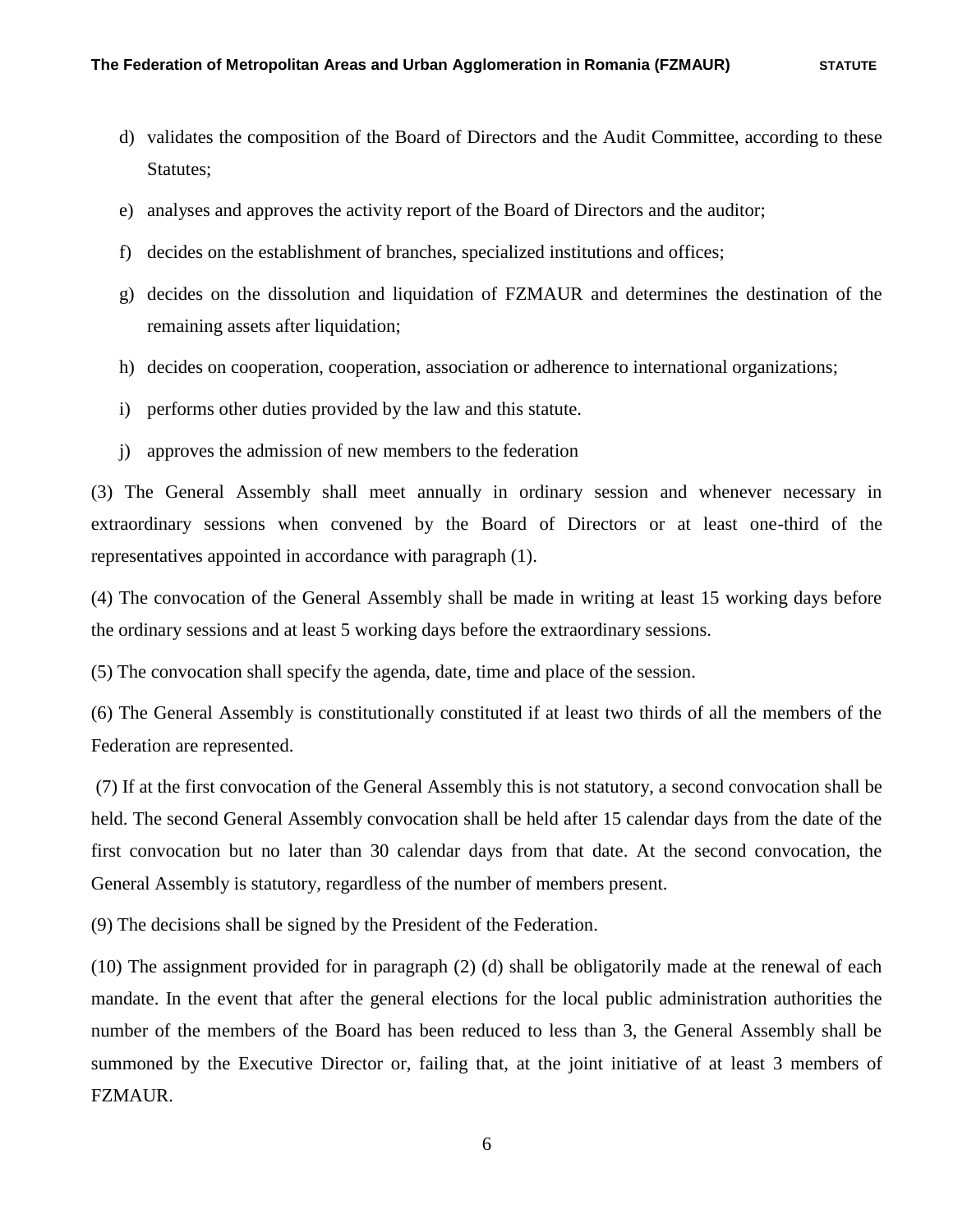**Art.15** (1) The **Board of Directors**, as an executive body, ensures the operative management of FZMAUR between the two sessions of the General Assembly.

(2) The Board of Directors is made up of 5 members:

| <b>President:</b>      | <b>Ilie BOLOJAN</b>                        |
|------------------------|--------------------------------------------|
| <b>Vice-President:</b> | <b>Adrian CRĂCIUN</b>                      |
|                        | <b>Secretary General: Paul-Adrian PECE</b> |
| <b>Member:</b>         | <b>Dragos DAVID</b>                        |
| <b>Member:</b>         | Gheorghe IONIȚĂ                            |

(3) The term of office for a member of the Board of Directors shall be four years and this term shall be terminated before the due date if another person is appointed by a decision of the General Assembly or a decision of the governing body of that member.

(4) The mandate of persons designated as substitutes under paragraph (3) shall end the mandate of the previous member without the need for validation within the General Assembly. (5) The General Assembly of the Federation shall elect the composition of the Board of Directors, namely the President, the Vice-President, the Secretary and two members, by secret ballot, among the candidates for such positions proposed by the members of the Federation. Applications shall be announced at the General Assembly. The candidate who has passed the majority of the validly cast votes is declared President. If none of the candidates has obtained the majority of the validly cast votes, a second ballot is held with only the candidates placed on the first two places. In the second ballot, the candidate who has obtained the highest number of valid votes is declared President. The term of office of the Board of Directors of FZMAUR is 4 years from the date of the election.

(6) If the President's term of office expires before the stipulated term, his / her duties shall be taken over by the Vice-President until new elections are held.

(7) The duties of the Board of Directors are:

- a) to convene the General Assembly in ordinary sessions;
- b) to propose the agenda and ensure the smooth running of the works;
- c) to propose the amount of members' contributions;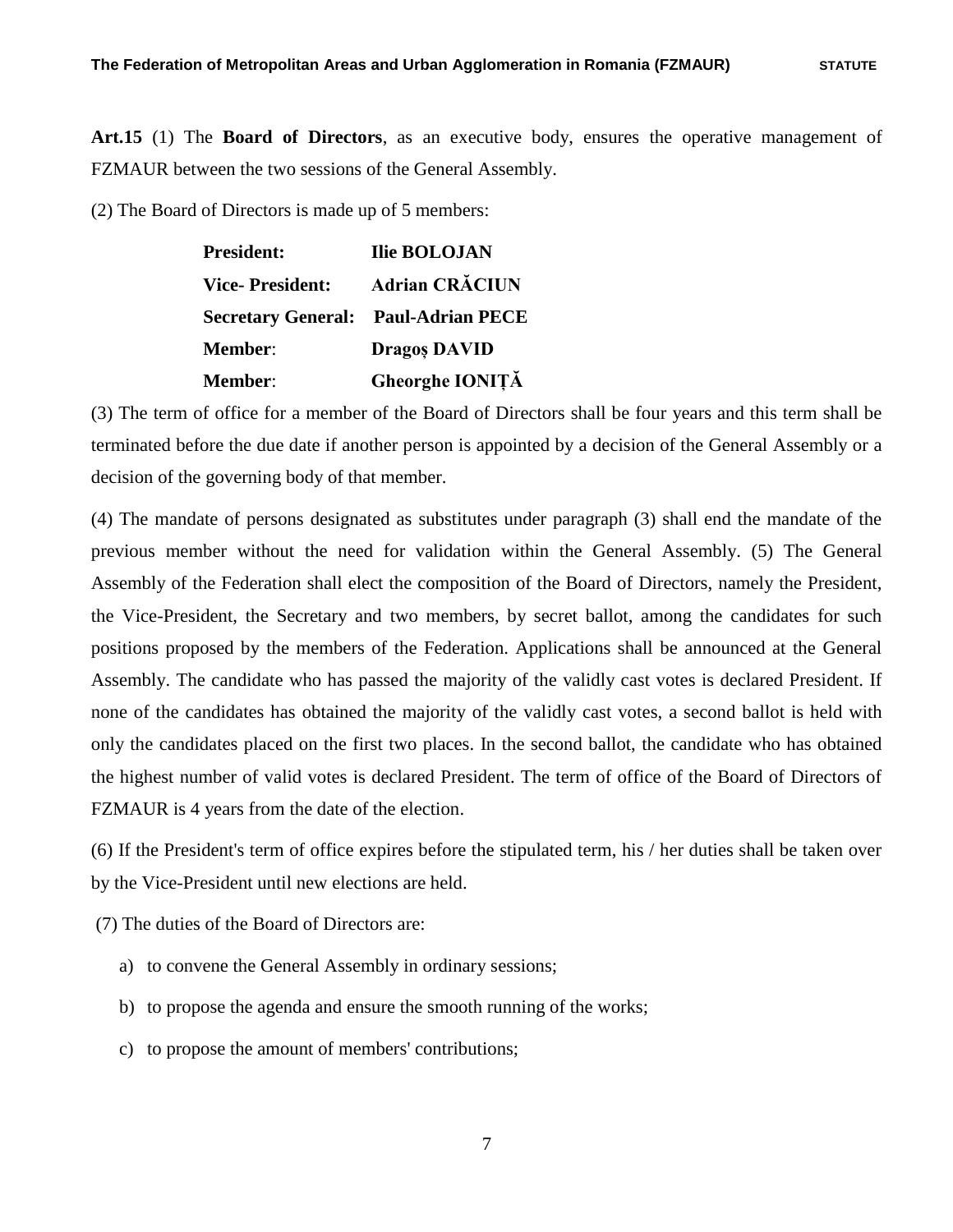- d) to present to the General Assembly the activity report for the previous period, the balance sheet, the heritage situation, the draft income and expenditure budget, the draft strategy, as well as the projects of the FZMAUR programs;
- e) approves the organization chart of FZMAUR's executive staff and personnel policy;
- f) ensures the execution of the works by the executive staff;
- g) adopts statements and makes recommendations on issues that fall within its remit;
- h) may approve cooperation, association and cooperation with professional associations, with other associative structures of local communities, established at national and international level;
- i) cooperates with central public administration authorities, decentralized public services, prefects, non-governmental organizations and other institutions and organizations in local public administration issues;
- j) elaborates information and proposals to the authorities referred to in point (i) on the issues that are addressed to FZMAUR;
- k) informs the General Assembly of the issues that arise in the current activity;
- l) establishes its own system of decorations, medals, titles and prizes for the achievement of the objective stipulated in art. 5 letter l), as well as the conditions for granting or withdrawing, as the case may be;
- m) fulfils any other duties provided by law, by this statute or entrusted by the General Assembly.

 (8) The Board of Directors shall meet on a quarterly basis in ordinary meetings and whenever necessary in extraordinary meetings at the written convocation of the Chairman or at least two members of the Board of Directors. A meeting is statutory if at least 3 members are present.

 (9) The convocation of the Board of Directors shall be made at least 5 working days before the date of ordinary meetings and at least 3 working days for extraordinary meetings. As far as technical possibilities are concerned, meetings of the Board of Directors may be videoconferencing meetings.

(10) The convocation shall specify the agenda, date, time and venue of the meeting.

 (11) In the exercise of its duties, the Board of Directors shall take decisions with a half vote plus one of the number of members present. In the case of a joint vote, the President of the Federation decides.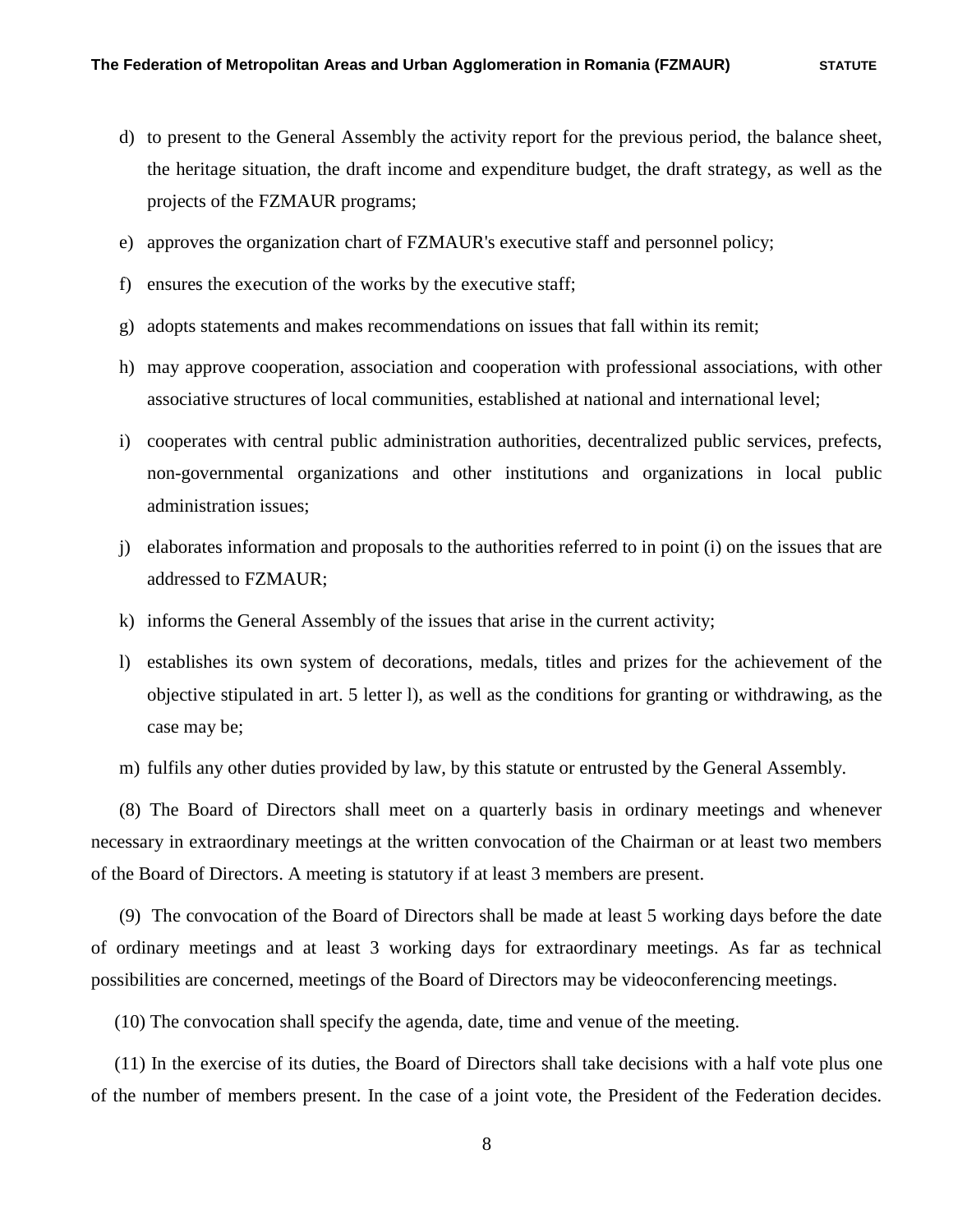The decisions of the Board of Directors shall be signed by the FZMAUR Chairman or, in the absence thereof, by the Vice-President.

## **Art. 16**. **The President of the Board of Directors** performs the following duties:

- a) leads the work of the General Assembly;
- b) convenes the sessions of the Board of Directors and lead its work;
- c) represents FZMAUR in relations with third parties;
- d) pursues and ensures the execution of the decisions, other documents and measures, established by the General Assembly and the Board of Directors;
- e) administers and manages the FZMAUR patrimony within the limits of the powers established by the General Assembly;
- f) concludes legal acts on behalf of FZMAUR within the limits set by the General Assembly, while deciding on the appointment and dismissal of executive staff, the establishment of salary rights and the application of the sanctions provided by the Labour Code;
- g) assigns duties to the other members of the Board of Directors;
- h) may delegate any of his / her duties, Vice-President or Secretary;
- i) performs any other duties assigned by the General Assembly or the Board of Directors;
- j) the chairman of the Board of Directors is also the President of the Federation.

Art. 16<sup>1</sup>. Ensuring the current FZMAUR activity through the **Executive Director.** 

In order to ensure the current activity of FZMAUR, the General Assembly of the Associates may designate one of the members' representatives as EXECUTIVE DIRECTOR of FZMAUR.

(1) The duties of the FZMAUR Executive Director correspond to the current activity of the Federation and do not overlap with that of the President, the Board of Directors or the General Assembly of the Associates.

(2) The duties of the Executive Director shall be determined in concrete terms by the decision of the President of FZMAUR.

**Art.17**. (1) The control and management of the FZMAUR patrimony will be performed by a Censor.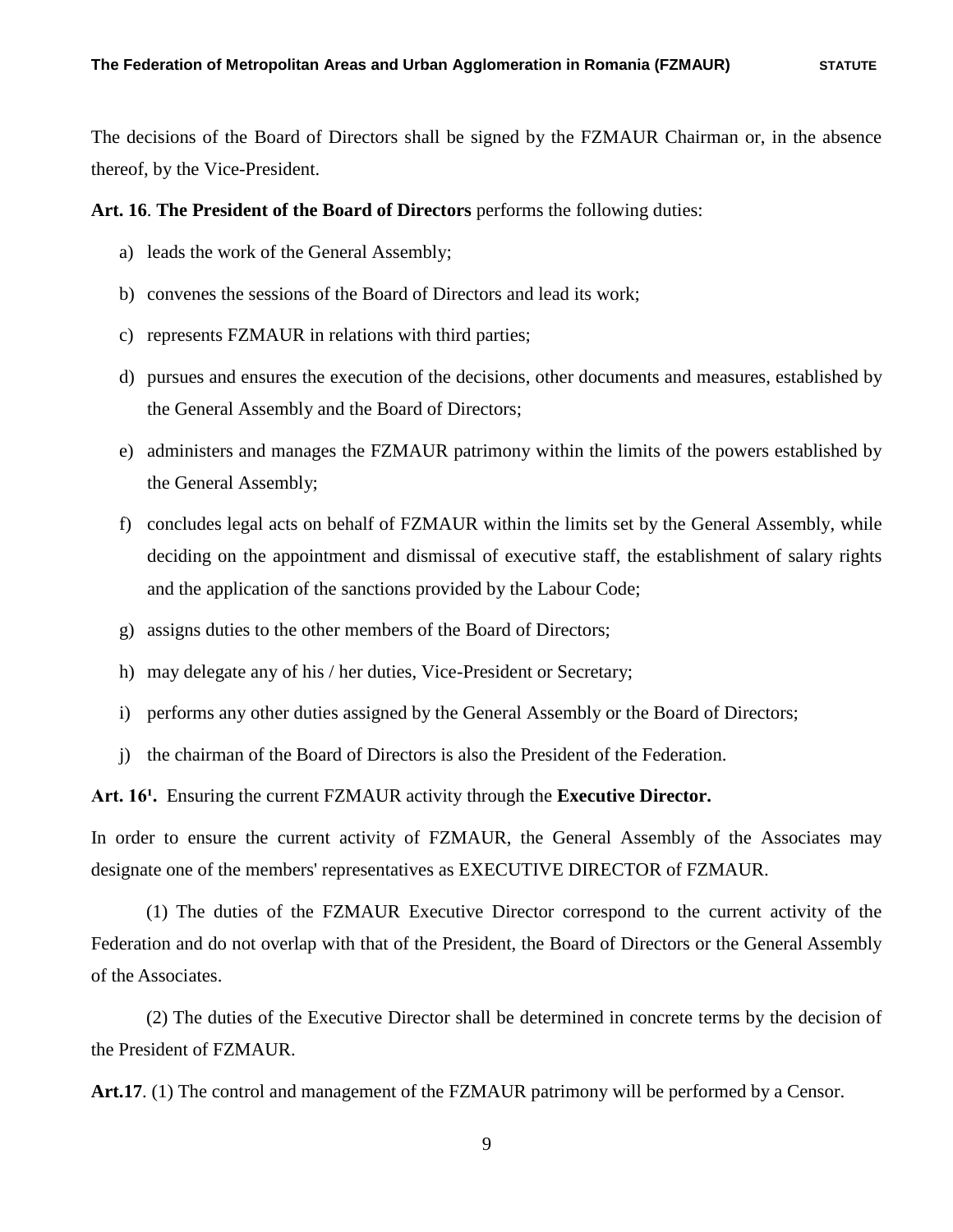(2) **The censor** has the following attributions:

- a) checks on how to administer and manage the FZMAUR patrimony;
- b) draws up reports and presents them to the General Assembly;

c) participates in meetings of the Board of Directors, without the right to vote, on his / her own initiative, as well as at the invitation of the President or at least 2 members of FZMAUR;

d) performs any other duties provided by law, statute or established by the General Assembly.

## **CHAPTER VI – The Patrimony of the Federation**

**Art. 18** (1) **The Patrimony** of FZMAUR consists of the material and financial contribution of its members and will be used only to ensure that the activities necessary to achieve the purpose of FZMAUR are carried out.

(2) FZMAUR's income is derived from:

- a. membership fees;
- b. interest and dividends resulting from the placement of amounts available under the law;
- c. income from direct economic activities such as editorial, advertising, training activities, etc .;
- d. donations or sponsorships;
- e. resources obtained from the state budget or local budgets;

f. income from various programs or projects with non-reimbursable financing, as well as from consultancy and assistance activities.

### **Art. 19.** (1) **FZMAUR membership** fee is 3.000 RON per year**.**

(2) The amount of the contribution may be changed annually by decision of the General Assembly.

**Art. 20.** FZMAUR may conduct direct economic activities if they are secondary activities and are closely related to its purpose and objectives.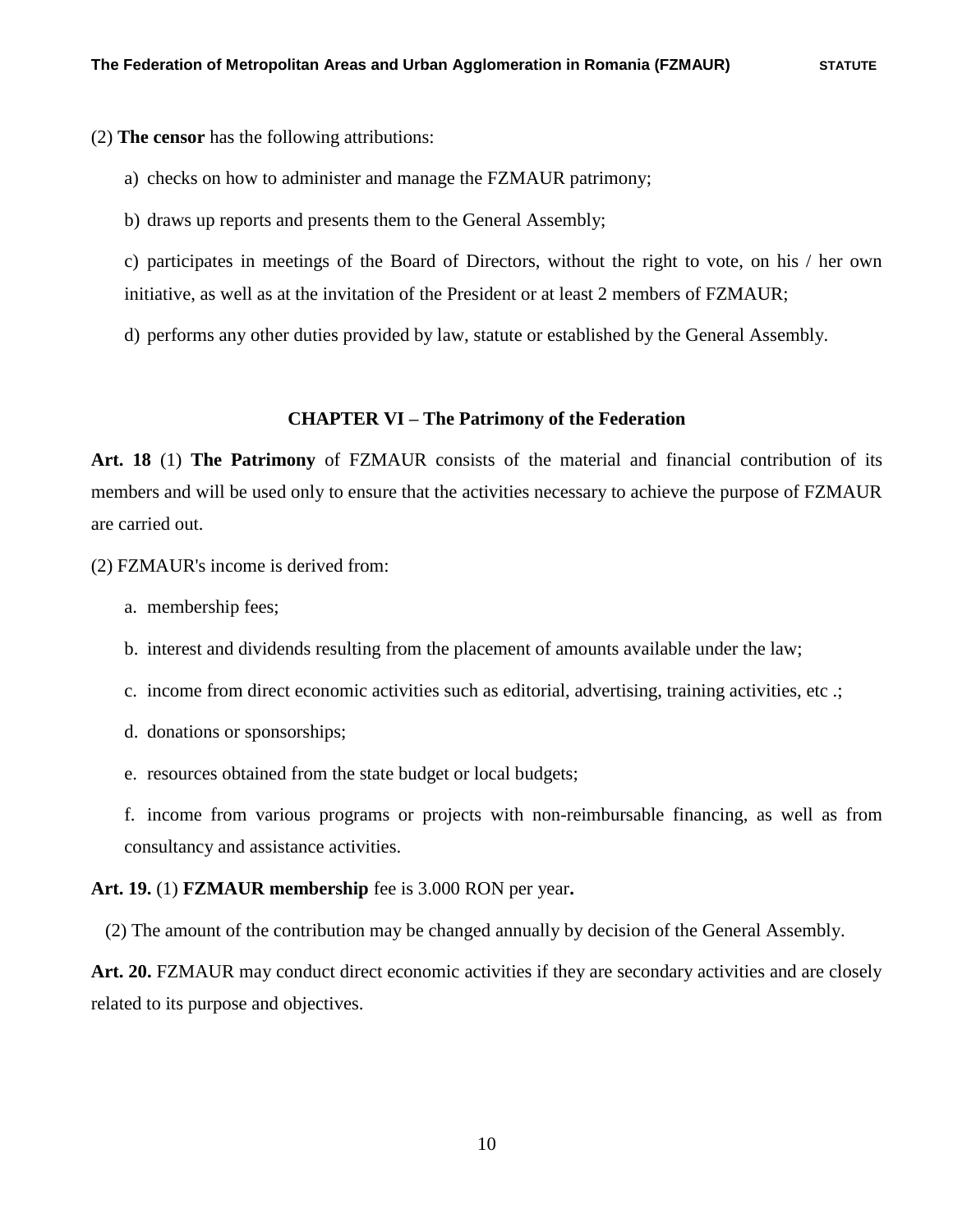**Art. 21.** FZMAUR may set up commercial companies in accordance with the provisions of the law. If the dividends obtained by FZMAUR are not reinvested by the companies, they are used for the purpose and objectives of the federation.

**Art. 22.** Administration and management of the FZMAUR patrimony shall be carried out in accordance with the legal provisions in force and the present statute.

#### **CHAPTER VII - Destination of assets in case of dissolution of FZMAUR**

**Art. 23**. (1) FZMAUR is dissoluted:

- a) by Law;
- b) by Court order;
- c) by the General Assembly's decision.

(2) FZMAUR shall be dissolved by right by:

a. The non-realization or, as the case may be, the impossibility of achieving the purpose for which it was established, if within 3 months from the discovery of such a fact there is no change of this purpose;

b. If the situation lasts more than one year from the date when, according to the statute, the general meeting or, as the case may be, the board of directors should have been constituted;

c. Reducing the number of associates below 2 if it has not been completed for 3 months.

(3) The finding of a situation leading to dissolution of the FZMAUR shall be made by a court order at the request of any interested person.

(4) FZMAUR shall be dissolved by court order at the request of any interested person:

a) When the purpose or activity of the Federation has become illicit or contrary to public order;

b) When the realization of the purpose is pursued through illicit or contrary means to public order;

c) When the Federation pursues a purpose other than that for which it was constituted;

d) When the federation became insolvent.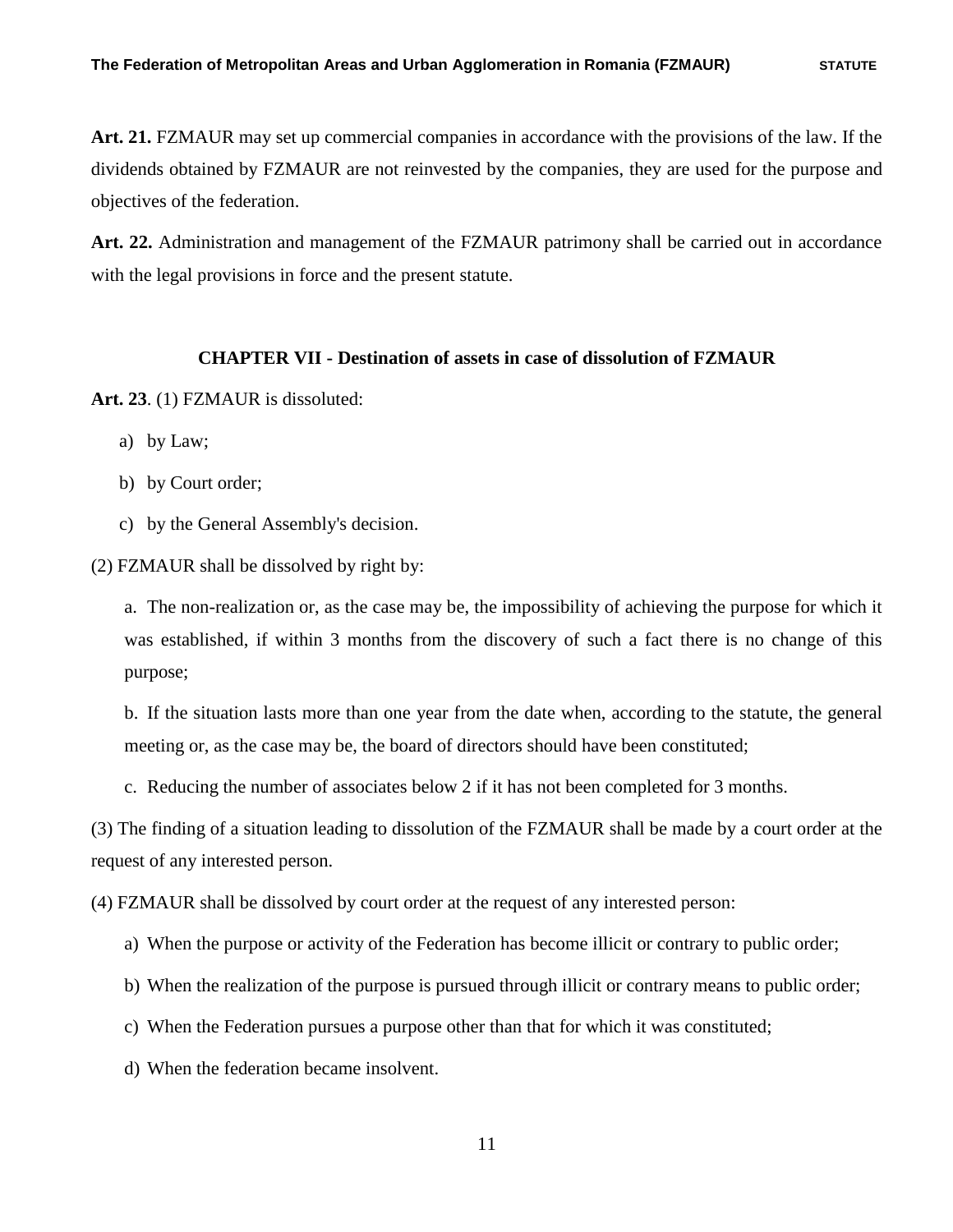(5) Within 15 days from the date of the dissolution hearing, the minutes in authentic form shall be submitted to the court in whose jurisdiction the seat is located. It may be entered in the Register of Associations and Foundations.

(6) In case of dissolution of FZMAUR, the assets remaining after the liquidation can't be transferred to persons.

(7) These goods shall be transmitted to the members. The amount of the share to be sent to members is determined by the contribution paid in each of the two associations over the last two years.

(8) If, within 6 months after the winding up, the liquidators failed to pass the goods under the conditions of paragraph (2), the goods remaining after the liquidation shall be assigned by the competent court of a legal person with the same or similar purpose.

(9) If the Federation has been dissolved for the reasons set out in Article 23 paragraph (4) letters a) -c), the goods remaining after the liquidation will be taken over by the state through the Ministry of Public Finance.

(10) The date of transmission of the goods is that of the delivery of the delivery note if it has not been subsequently established.

**Art. 24.** In the case of the dissolution referred to in Article 23 (2) and (4), the liquidators shall be appointed by court order.

**Art. 25.** In case of dissolution according to Article 23 letter c) the liquidators shall be appointed by the general meeting under the sanction of the lack of legal effect of the dissolution decision.

**Art.26.** The mandate of the Board of Directors ceases with the appointment of the liquidator under the conditions of Articles 24 and 25.

**Art.27.** The liquidators are obliged to receive and keep the register and other acts of FZMAUR, fulfilling the mandate under the control of the censor.

**Art.28.** As far as FZMAUR and members are concerned, liquidators are subject to the rules of the mandate.

**Art.29.** The formalities regarding the advertising of the liquidation and the dissolution of FZMAUR are the responsibility of the liquidators, according to the law.

12